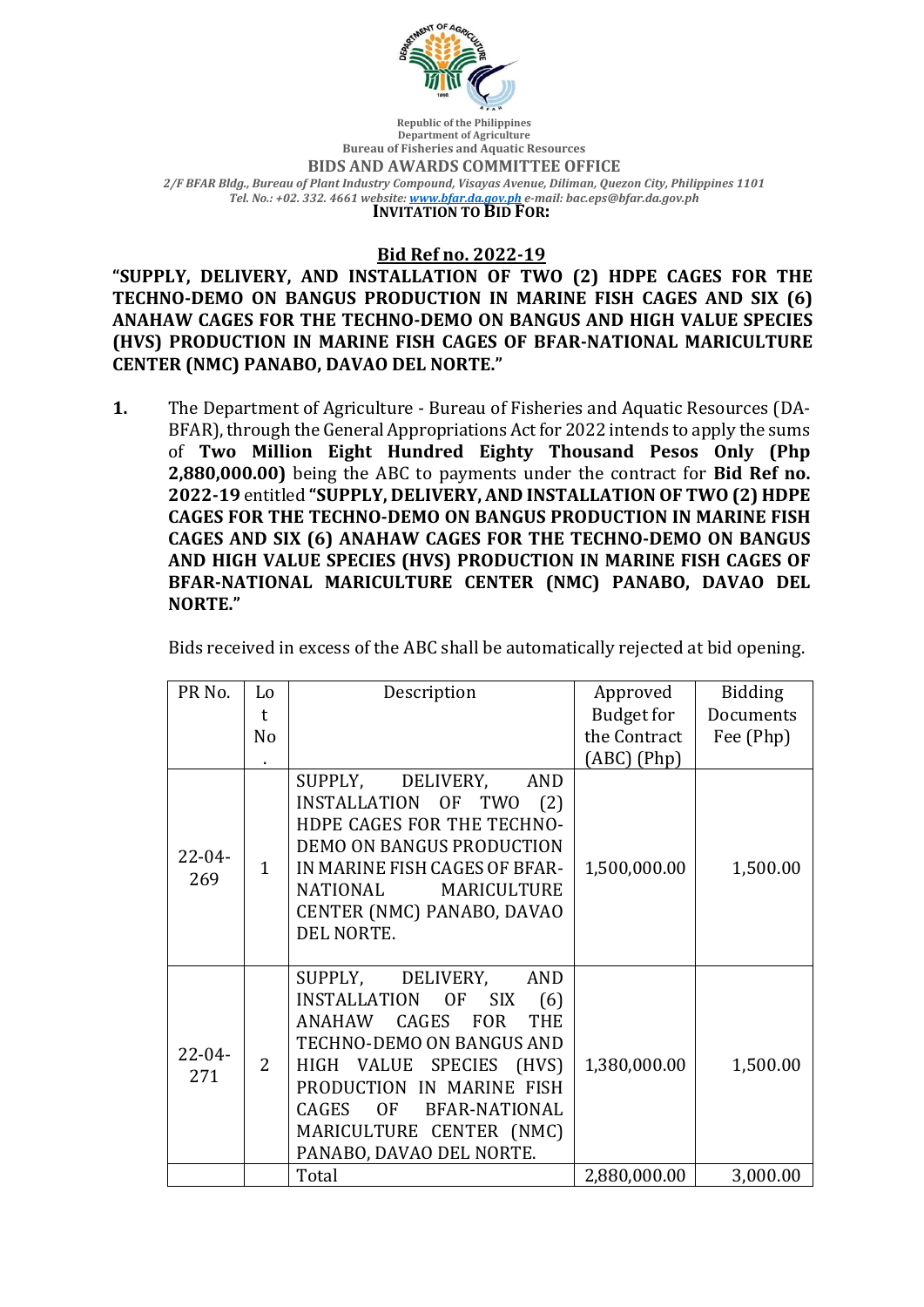- **2.** The DA BFAR, now invites bids for the above Procurement Project. Delivery of the Goods is required within the period stated in the Section VI - Schedule of Requirements. Bidders should have completed, within Five (5) years from the date of submission and receipt of bids, a contract similar to the Project. The description of an eligible bidder is contained in the Bidding Documents, particularly, in Section II (Instructions to Bidders).
- **3.** Bidding will be conducted through open competitive bidding procedures using a non-discretionary "pass/fail" criterion as specified in the 2016 revised Implementing Rules and Regulations (IRR) of Republic Act (RA) No. 9184.

Bidding is restricted to Filipino citizens/sole proprietorships, partnerships, or organizations with at least sixty percent  $(60%)$  interest or outstanding capital stock belonging to citizens of the Philippines, and to citizens or organizations of a country the laws or regulations of which grant similar rights or privileges to Filipino citizens, pursuant to RA No. 5183.

- **4.** Prospective Bidders may obtain further information the BFAR BAC Secretariat through electronic mailing address given below, and inspect of the Bidding Documents at www.bfar.da.gov.ph.
- **5.** A complete set of Bidding Documents may be acquired by interested Bidders at 2<sup>nd</sup> Floor – BAC Office, Fisheries Building Complex, BPI Compound, Brgy. Vasra, *Visayas Avenue, Quezon City* and/or through electronic means and upon payment of a non-refundable fee for the Bidding Documents in the amount stated above. The Procuring Entity shall allow the bidder to present its proof of payment for the fees by in person, or through electronic means.
- **6.** The DA BFAR, will hold a Pre-Bid Conference<sup>1</sup> through video conference call using "**Zoom**" application on **May 10, 2022 at 10:00 a.m.** which shall be open to prospective bidders who have successfully completed registration one (1) calendar day prior to the Pre-bid Conference using Google Form https://docs.google.com/forms/d/e/1FAIpQLSculZ4qcO6wDbeizhODN5b9lE9Pi  $IThbdH8O-fUosjziInDg/viewform?usp=ppurl and in accordance with the$ **"Annex A, Bidder's Kit – I"**.
- **7.** Bids must be duly received by the BAC Secretariat on or before **May 23, 2022. 9:30 a.m.,** through the options given below and as indicated in Section III - Bidding Data Sheet, ITB Clause 15 of this bidding documents:
	- (i) manual submission at the office address:  $2/F$  BFAR Bldg., BAC Office, Bureau of Plant Industry Compound, Visayas Ave., Diliman, Q.C.;
	- (ii) both (manual and electronic submission at  $bac.eps@bfar.da.gov.ph$  via BFAR Online bidding procedure);

<sup>&</sup>lt;sup>1</sup> May be deleted in case the ABC is less than One Million Pesos (PhP1,000,000) where the Procuring Entity may not hold a Pre-Bid Conference.